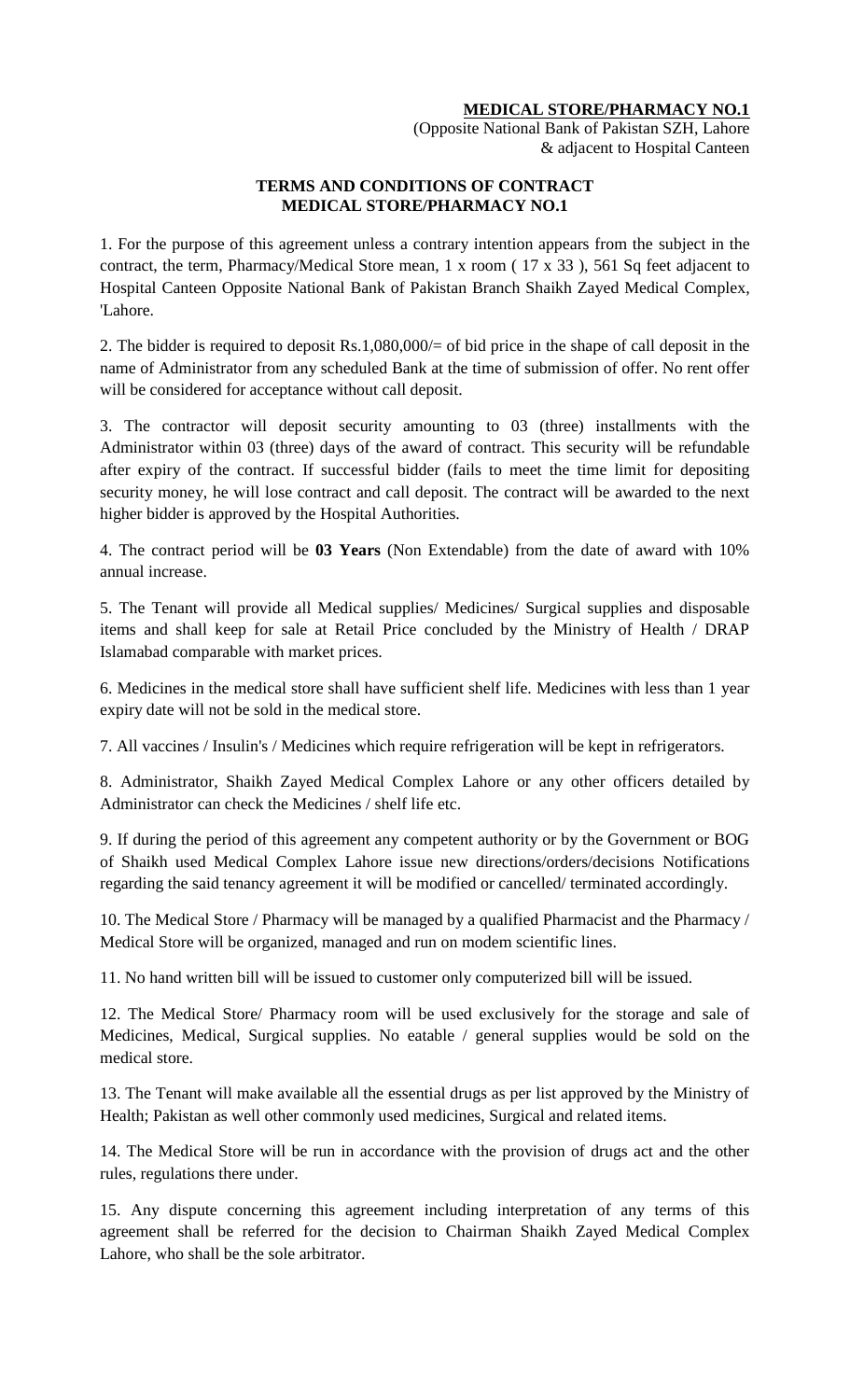16. If the contractor, Tenant or his employees, sub agents misuse the space or the area, this agreement will stand rescinded.

17. The contractor shall be responsible to keep the Medical Store clean and tidy.

18. The contractor will be responsible to pay the electricity bill on commercial rates. However, Rs 100,000/ (Rupees One Lac only) per month shall be charges for electricity if meters goes out of order.

19. The contractor will be responsible for the safe custody of the Hospital property i.e Medical Store fixtures and furniture and will also be responsible for their maintenance at his own cost.

20. In case the contractor fails to deposit the installments of contract money on due date the security shall be forfeited and the contract shall be cancelled.

21. If the contractor does not pay his utility bills, shall be pay penalty of Rs. 1000/= per day and after 30 days utilities like electricity / Gas etc shall be disconnected.

22. On expiry of the contract, all facilities i.e electricity, Gas etc shall be disconnected.

23. The Tenant shall pay all rates, taxes and assessments whatsoever payable or hereafter to become payable to the Federal, Provincial Govt. L.M.0 or L.D.A in respect at the said Medical Store.

24. The Tenant shall pay Income Tax in advance on the contract value according to Prevailing income Tax rate as per Income Tax Ordinance 2001 (Individual and AOP).He shall provide copy of the paid bank Challan to the Hospital Administration and will be kept in Estate office for record.

25. The Tenant shall also be responsible to make conservancy arrangements.

26. The Tenant shall be directly responsible for all claims, which may be made by customers of any loss and damage etc.

27. The Tenant shall not sublet assign or transfer the privilege under this Tenant or the room and land or any portion thereof.

28. The Tenant shall be responsible for compliance with the provisions of the payment of wages act in force and the rules made in respect of the staff employees by him. He shall keep the Administrator, Shaikh Zayed Medical Complex, Lahore against all losses and claims toile arising directly or indirectly through any failure or omission to complaint with the requirements of the said status.

29. The Tenant shall be responsible to comply with the provisions of employment of children Act 1936 or any statutory modification thereof and the rules framed under the said act.

30. In the event of the earlier termination, this agreement all payment made by the Tenant to the Shaikh Zayed Medical Complex. Lahore Administrator in terms of the agreement and the security deposit mentioned there before shall move no claim whatsoever against the Institute.

31. On the expiry of earlier termination of this agreement, the Tenant shall forthwith remove his belongings and restore the said Medical Store in the original condition without any objection opposition of delay.

32. Except as otherwise provided a verbal or written engagement abandoning varying or supplementing this agreement or any of the terms hereof shall be deemed conditional and shall r It be binding on the SZMC. Lahore Administration until and unless the same is endorsed on this agreement or incorporated in another formal designed by the parties here to and till then the SZMC, Lahore Administration shall have the right to repudiate such arrangement.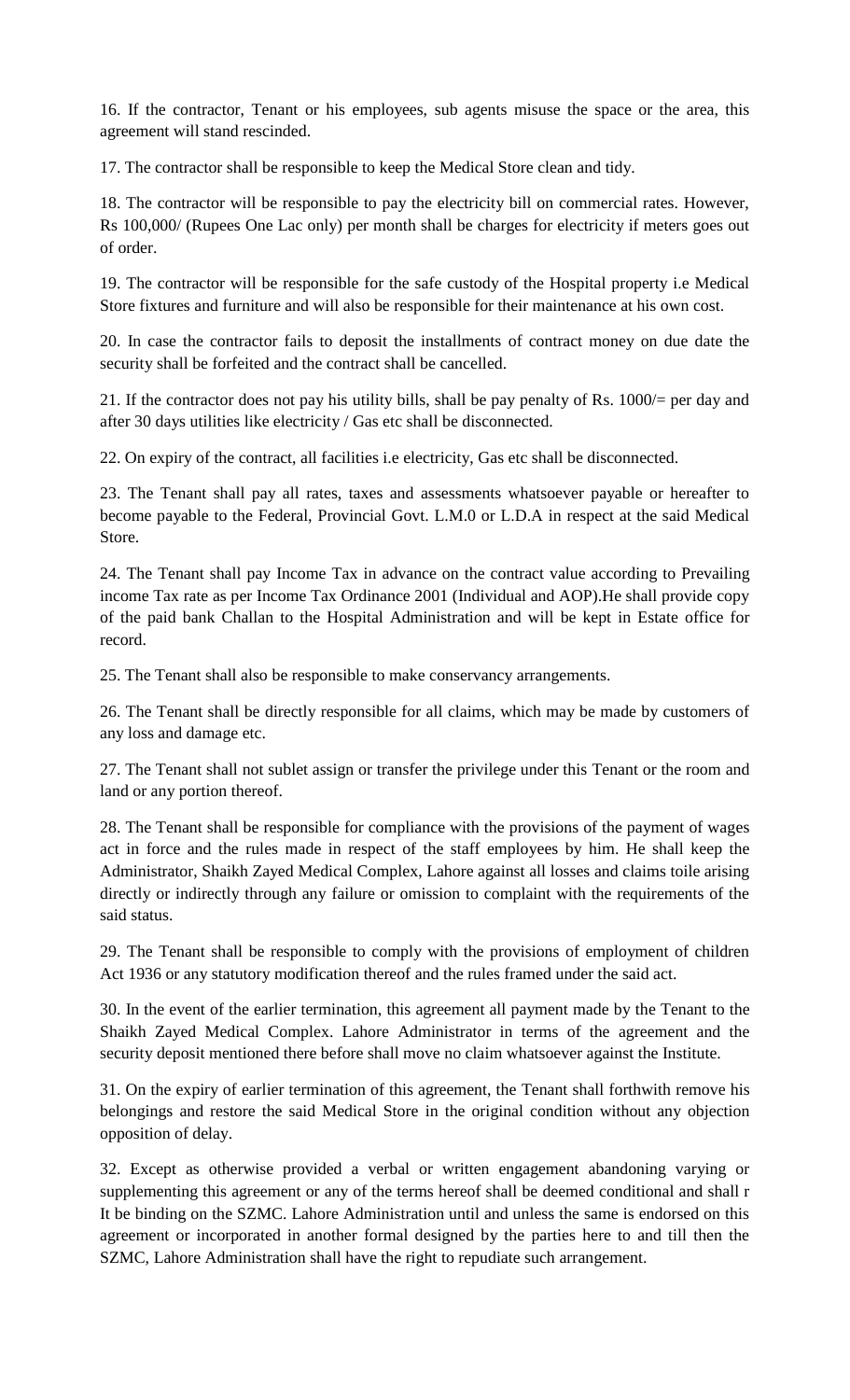33. In this agreement unless a different intention appears from subject of the context the terns Hospital's Administration shall include besides the Chairman, the Administrator of the Hospital and other officers of the SZMC who may be duly authorized thereto.

34. Without prejudice to the rights of the Institute. Administrator reserves under the clauses mentioned above, the Tenant shall pay a penalty which may extend to Rs 10000/- for each complaint of charging more than the prescribed rates, or incivility to public or any other complaint. The decision of the Administrator shall he final and binding on the licensee.

35. The cost of stamp paper on this agreement shall be borne by the tenant.

36. It is expressly agreed that either party shall be at liberty to terminate this agreement at any time by giving one month's prior notice in writing to the other party without assigning any reason. In case Notice is given by the licensee, the Tenant shall be bound to carry out the work till final decision is communicated by the Administrator Shaikh Zayed Medical Complex, Lahore. Then the security deposit shall not be refunded.

37. The contract money of rent will be deposited on due date every month in advance in case the contractor fail to deposit on due date, he will pay a penalty of Rs 500/- per day.

38. The following essential document are also required, attached with tender:-

| <b>Category</b> | <b>Description</b>                                                                                                                                                                                                                                                                                                                                                                                                     | <b>Points</b> |
|-----------------|------------------------------------------------------------------------------------------------------------------------------------------------------------------------------------------------------------------------------------------------------------------------------------------------------------------------------------------------------------------------------------------------------------------------|---------------|
|                 | 1. Minimum 10 branches /Out-<br>Lets                                                                                                                                                                                                                                                                                                                                                                                   | Mandatory     |
|                 | 2. Valid Income Tax Registration                                                                                                                                                                                                                                                                                                                                                                                       | Mandatory     |
|                 | $\overline{3}$ .<br>General<br><b>Sales</b><br>Valid<br>Tax<br><b>Registration (Status with FBR)</b>                                                                                                                                                                                                                                                                                                                   | Mandatory     |
|                 | 4. Punjab Sales Tax Registered                                                                                                                                                                                                                                                                                                                                                                                         | Mandatory     |
|                 | 5. Valid drug sale certificate at the<br>of bidding. However<br>time<br>successful bidder will provide<br>valid drug sale certificate for<br>further required period.                                                                                                                                                                                                                                                  | Mandatory     |
|                 | 6. Submission of undertaking on<br>legal Valid and attested stamp<br>paper that the Firm is not<br>blacklisted end not involved In<br>litigation with any of Provincial<br>Federal<br>Government<br>or<br>Punjab<br>Government<br>Department,<br>Agency,<br>Organization or Autonomous<br>body anywhere in Pakistan In<br>case involved in any litigation<br>process proof<br>of<br>dispute<br>resolution is required. | Mandatory     |
|                 | 7. In full compliance<br>of<br>the<br>Execution<br>Schedule<br>and<br>delivery Period Mentioned In<br>tender document(Undertaking<br>of same On legal stamp paper                                                                                                                                                                                                                                                      | Mandatory     |
|                 | 8. Compliance to the services<br>required Under clause 5, 6 & 7<br>of tams & Conditions                                                                                                                                                                                                                                                                                                                                | Mandatory     |
|                 | 9. Financial position /<br>Balk<br>Statement                                                                                                                                                                                                                                                                                                                                                                           | Mandatory     |
|                 | 10. Photo copy of National Identity                                                                                                                                                                                                                                                                                                                                                                                    | Mandatory     |

## a) **TECHNICAL BID**